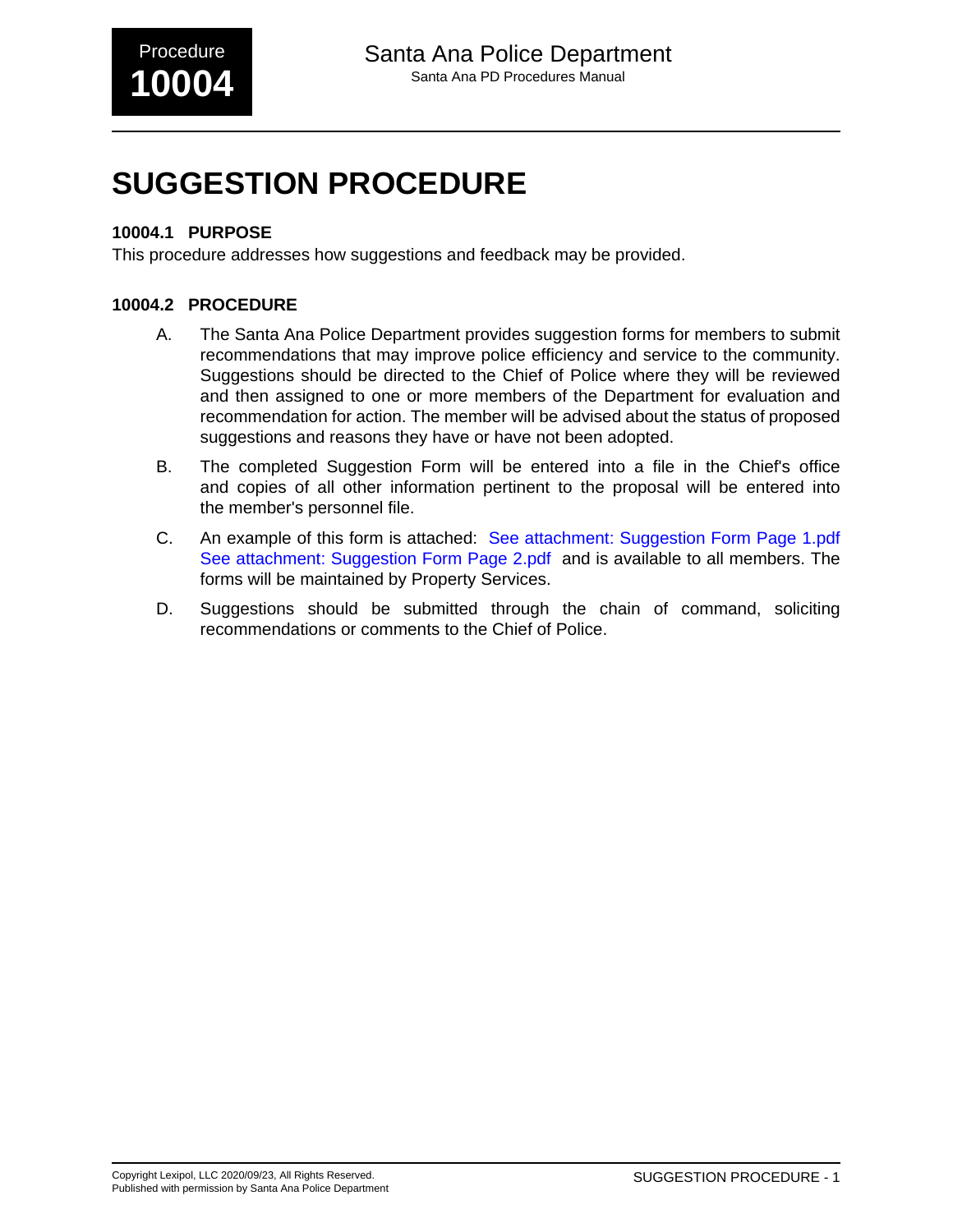### **Attachments**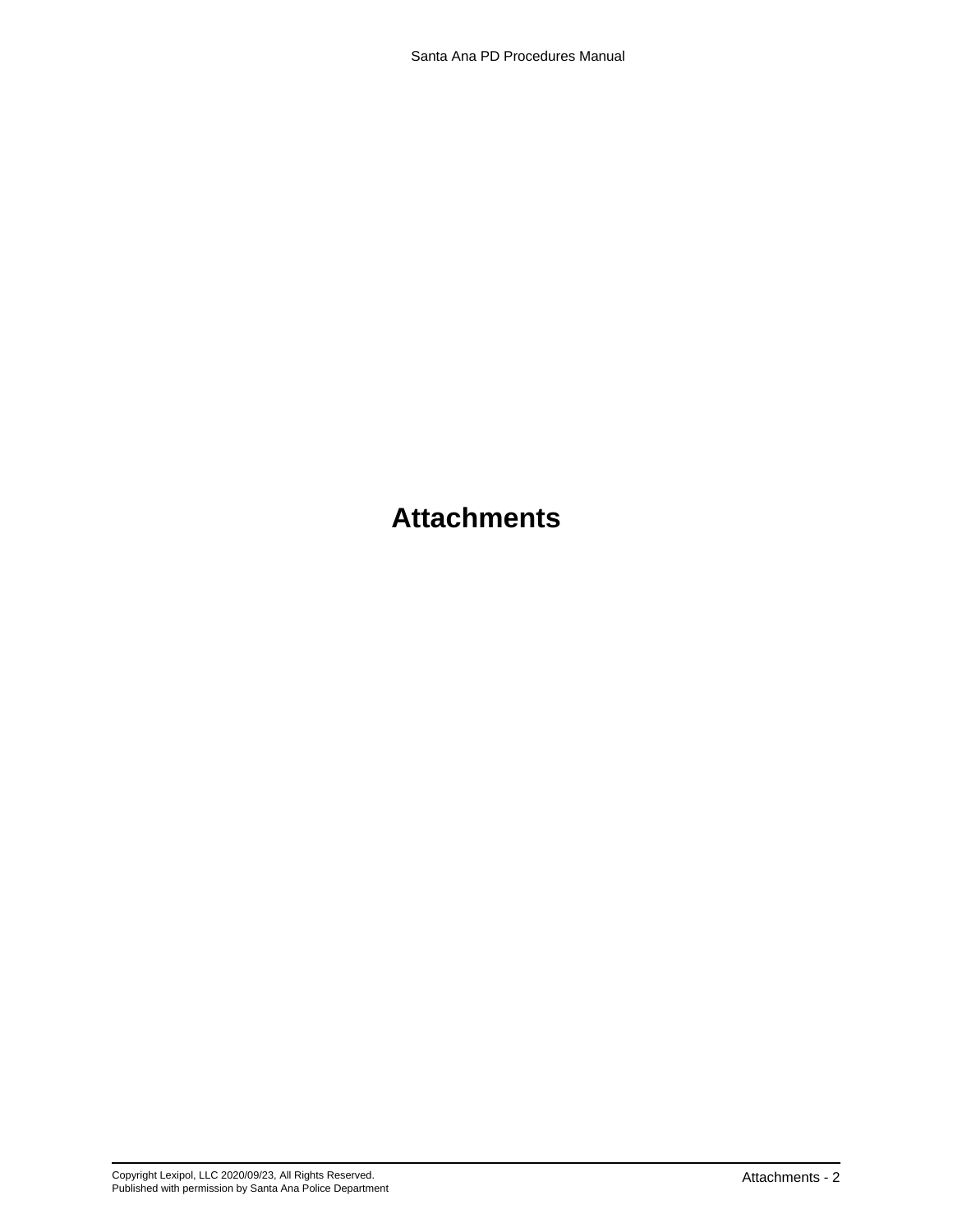## <span id="page-2-0"></span>**Suggestion Form Page 1.pdf**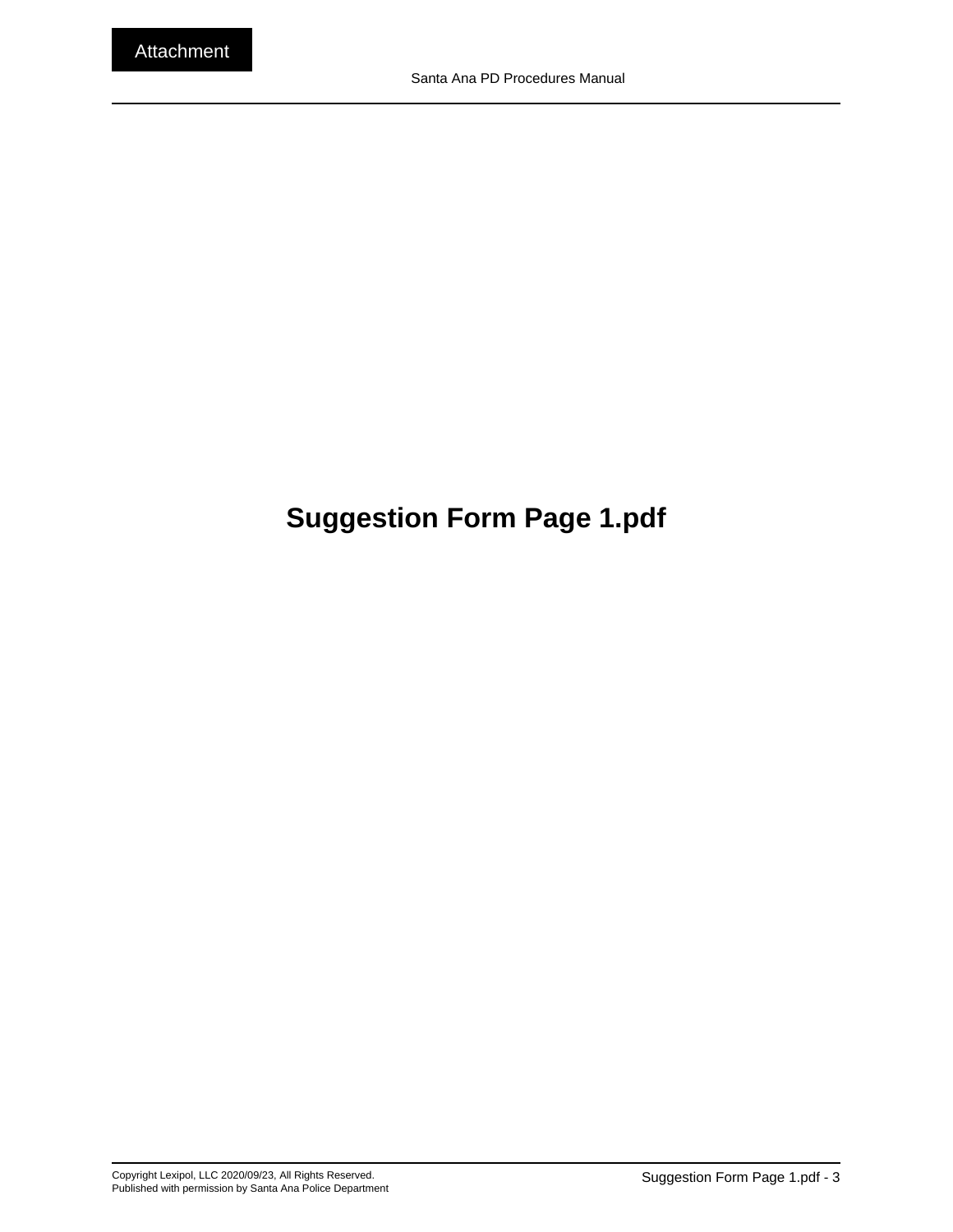#### **SUGGESTION FORM**

To suggest ways to improve our Department or our service to the community, COMPLETE ALL PARTS of this form and submit it through the chain of command to the Chief of Police. Your suggestion will be reviewed by the Chief and then assigned to one or more members of the Department for evaluation and recommendation. A copy of your suggestion and all information pertinent to your proposal will be included in your personnel file. You will receive acknowledgement of receipt of this suggestion within 10 days of the time you submit it. If you do not receive notice of receipt, contact your supervisor. (Dept. Order 285)

Attach additional pages, if necessary.

I. WHAT IS YOUR SUGGESTION?

II. WHAT CIRCUMSTANCES OR CONDITIONS LED YOU TO MAKE THIS SUGGESTION?

III. IN WHAT WAY(S) WILL IMPLEMENTATION OF YOUR SUGGESTION IMPROVE OR BENEFIT THE DEPARTMENT?

#### IV. WHAT ALTERNATIVES HAVE YOU CONSIDERED?

度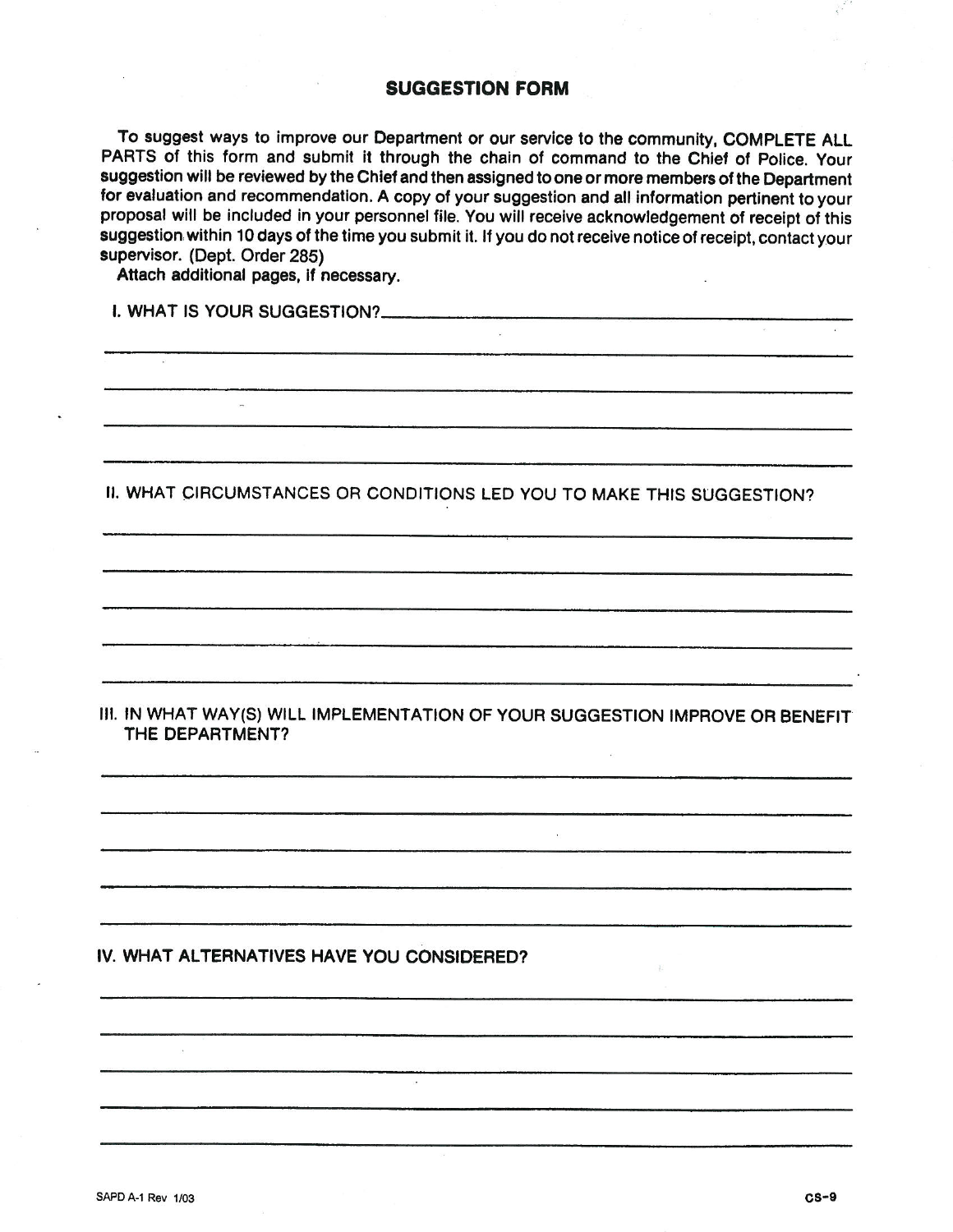## <span id="page-4-0"></span>**Suggestion Form Page 2.pdf**